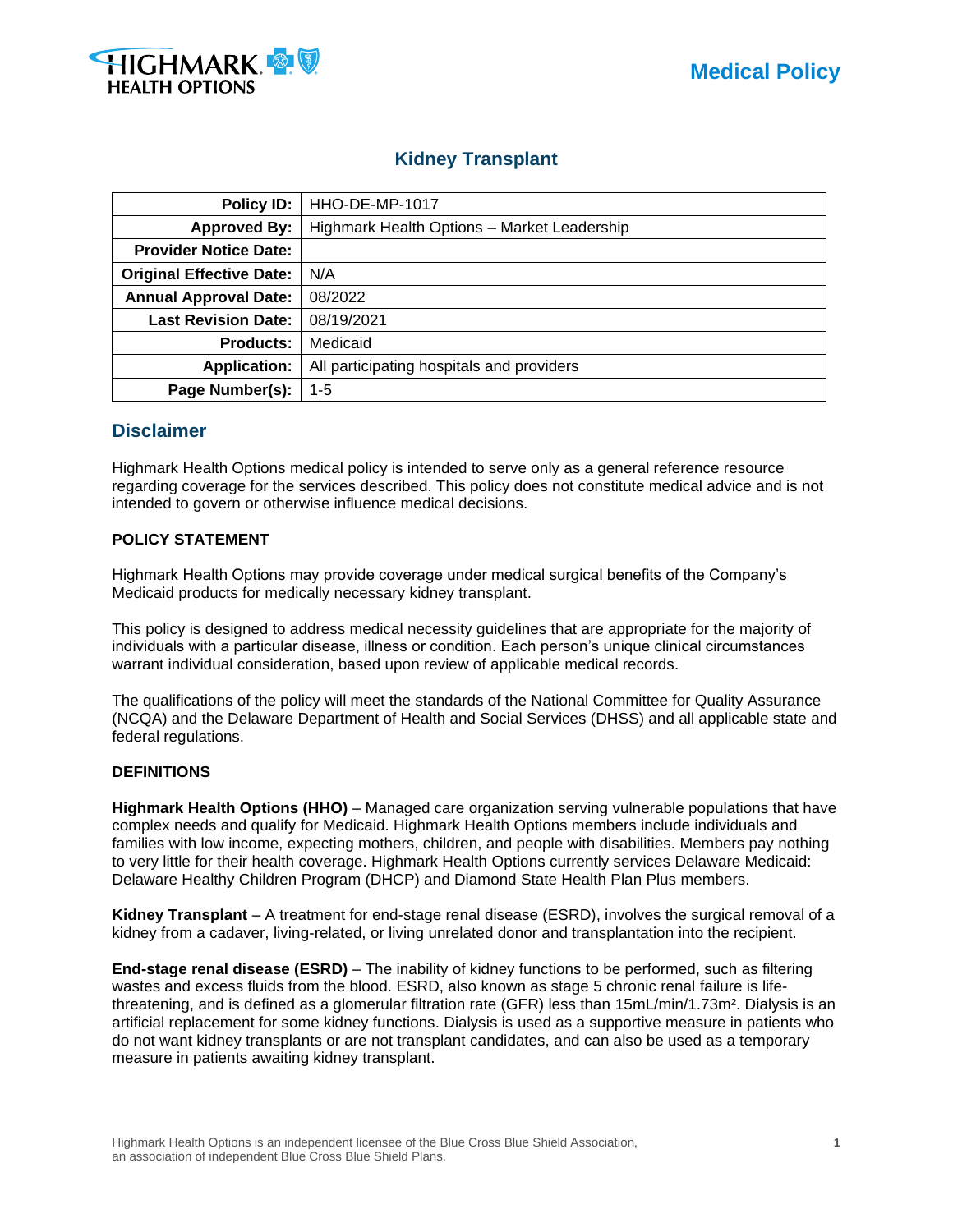

#### **PROCEDURES**

Kidney transplants with either a living or cadaver donor may be considered **medically necessary** for carefully selected individuals with end-stage renal disease.

Kidney retransplant after a failed primary kidney transplant may be considered **medically necessary** in individuals who meet criteria for kidney transplantation.

Kidney transplant not meeting the criteria as indicated in this policy is considered **not medically necessary.**

In addition to the above criteria and subject to the discretion of the transplant center, a Hepatitis C Virus (HCV) positive donor organ maybe considered an acceptable organ option for an HCV negative adult recipient 18 years of age or older.

#### **Renal-Specific Criteria**

Indications for renal transplant include a creatinine level of greater than 8 mg/dL, or greater than 6 mg/dL in symptomatic diabetic individuals; however, consideration for listing for renal transplant may start well before the creatinine level reaches this point, based on the anticipated time that an individual may spend on the waiting list.

#### **Contraindications**

Potential contraindications to solid organ transplant (subject to the judgment of the transplant center):

- Known current malignancy, including metastatic cancer; or
- Recent malignancy with high risk of recurrence; or
- History of cancer with a moderate risk of recurrence; **or**
- Systemic disease that could be exacerbated by immunosuppression; or
- Untreated systemic infection making immunosuppression unsafe, including chronic infection; or
- Other irreversible end-stage diseases not attributed to kidney disease; or
- Psychosocial conditions or chemical dependency affecting ability to adhere to therapy.

#### **Post-payment Audit Statement**

The medical record must include documentation that reflects the medical necessity criteria and is subject to audit by Highmark Health Options at any time pursuant to the terms of your provider agreement.

#### **Place of Service**

Inpatient.

#### **CODING REQUIREMENTS**

| <b>CPT code</b> | <b>Description</b>                                                        |
|-----------------|---------------------------------------------------------------------------|
| 50320           | Donor Nephrectomy (including cold preservation); open, from living donor. |
| 50340           | Recipient Nephrectomy (separate procedure).                               |

Highmark Health Options is an independent licensee of the Blue Cross Blue Shield Association, **2** an association of independent Blue Cross Blue Shield Plans.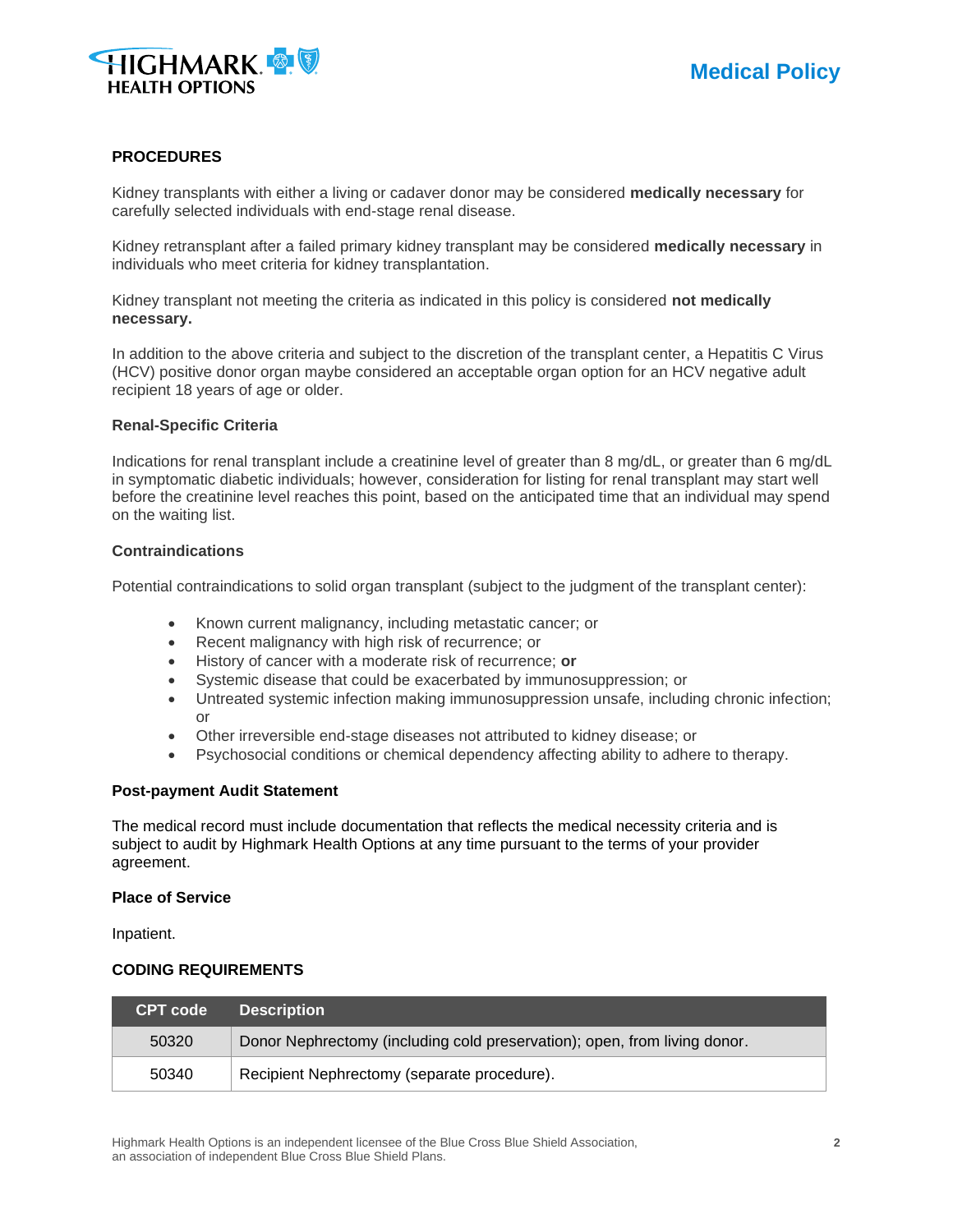



| 50360 | Renal Allotransplantation, implantation of graft; without recipient nephrectomy.              |
|-------|-----------------------------------------------------------------------------------------------|
| 50365 | Renal Allotransplantation, implantation of graft; with recipient nephrectomy.                 |
| 50370 | Removal of transplanted renal allograft.                                                      |
| 50380 | Renal autotransplantation, reimplantation of kidney.                                          |
| 50547 | Laparoscopy, surgical; donor nephrectomy (including cold preservation), from living<br>donor. |

#### **Covered Diagnosis Codes**

| N18.4 | N <sub>18.5</sub> | N186 | N18.9 |  |
|-------|-------------------|------|-------|--|

#### **REIMBURSEMENT**

Participating facilities will be reimbursed per their Highmark Health Options contract.

Precertification/prior authorization is required.

#### **SUMMARY OF LITERATURE**

#### **American Society of Transplant Surgeons et al-2011**

The American Society of Transplant Surgeons, the American Society of Transplantation, the Association of Organ Procurement Organizations, and the United Network for Organ Sharing (2011) issued a joint position statement recommending modifications to the National Organ Transplant Act of 1984. The joint recommendation stated that the potential pool of organs from HIV-infected donors should be explored. With modern antiretroviral therapy, the use of these previously banned organs would open an additional pool of donors to HIV-infected recipients. The increased pool of donors has the potential to shorten waiting times for organs and decrease the number of waiting list deaths. The organs from HIV-infected deceased donors would be used for transplant only with individuals already infected with HIV. In 2013, the HIV Organ Policy Equity Act permitting the use of this group of organ donors.

#### **Centers for Medicare & Medicaid Services**

The CMS Conditions of Participation (CoP)s for organ transplant programs were established on March, 2007, and became effective on June 28, 2007. A transplant program is defined as a component within a transplant hospital that provides transplantation of a particular type of organ to include heart, lung, liver, kidney, pancreas or intestine. All organ transplant programs must be located in a hospital that has a Medicare provider agreement. In addition to meeting the transplant CoPs, the transplant program must also comply with the hospital CoPs (specified in 42 CFR §482.1 through §482.57).

## **References**

Centers for Medicare & Medicaid Services. (2020). Transplant. Retrieved from [https://www.cms.gov/Medicare/Provider-Enrollment-and-](https://www.cms.gov/Medicare/Provider-Enrollment-and-Certification/CertificationandComplianc/Transplant)[Certification/CertificationandComplianc/Transplant](https://www.cms.gov/Medicare/Provider-Enrollment-and-Certification/CertificationandComplianc/Transplant)

InterQual® Level of Care Criteria 2019. Acute Care Adult. McKesson Health Solutions, LLC.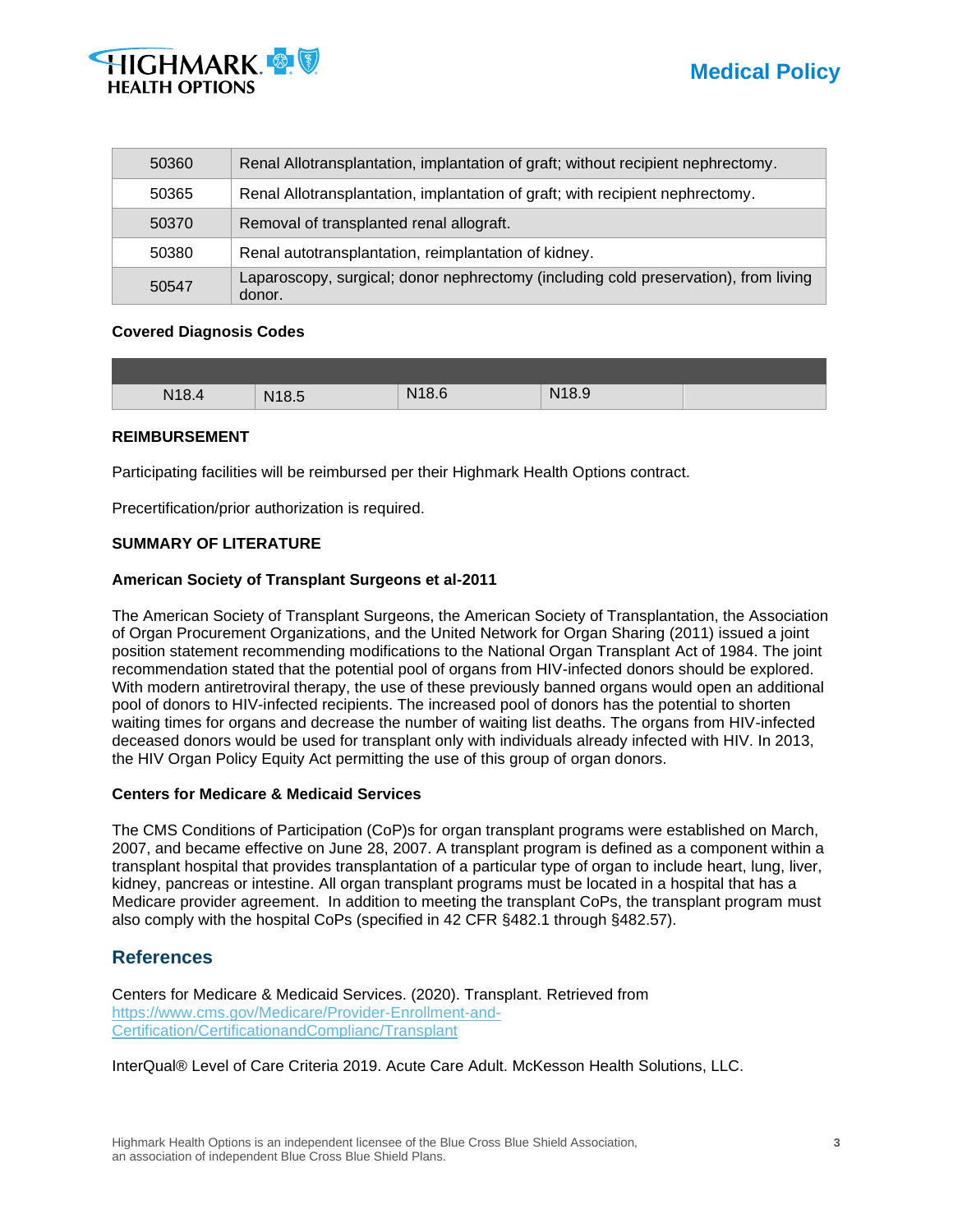

Panchal H, Muskovich J, Patterson J, Schroder PM, et al. Expanded criteria donor kidneys for retransplantation United Network for Organ Sharing update: Proceeded with caution. Transplant International. 2015; 28(8): 990-999.

ECRI Institute. Criteria for kidney transplantation patients. plymouth meeting (PA): ECRI Institute; 2017.

Li C, Jin H, Xiao L, Li Z, Ca M, et al. Association between overweight and renal transplant outcomes: A meta-analysis. Exp Clin Transplant. 2017;5:527-531.

Lim WH, Wong G, Pilmore HL, McDonald SP, Chadban SJ. Long-term outcomes of kidney transplantation in people with type 2 diabetes: A population cohort study. Lancet Diabetes Endocrinol. 2017;5(1):26-33.

Moris D, Davakis S, Kakavia K, Bokos J, Vernadakis S, et al. Incisional infections after renal transplant: Outcome data from 238 consecutive recipients. Exp Clin Transplant. 2017;4:405-413.

Levitsky J, Formica RN, Bloom RD, et al. The American Society of Transplantation consensus conference on the use of Hepatitis C viremic donors in solid organ transplantation. Am J Transplant. 2017;17:2790- 2802.

Organ Procurement and Transplantation Network Policies. 2020; https://optn.transplant.hrsa.gov.

Krishnan N, Higgins R, Short A, et al. Kidney transplantation significantly improves patient and graft survival irrespective of BMI: A cohort study. Am J Transplant, 2015;15(9): 2378-86.

Querard AH, Foucher Y, Combescure C, et al. Comparison of survival outcomes between expanded criteria donor and standard criteria donor kidney transplant recipients: A systematic review and metaanalysis. Transpl Int, 2016;29(4):403-15.

Pestana JM. Clinical outcomes of 11,436 kidney transplants performed in a single center - Hospital do Rim. J Bras Nefrol. 2017;39(3):287-295.

National Kidney Foundation. Glomerular Filtration Rate (GFR). n.d.; https://www.kidney.org/atoz/content/gfr. Accessed August 06, 2020.

Muller E, Barday Z, Mendelson M, et al. HIV-positive-to-HIV-positive kidney transplantation -- results at 3 to 5 years. N Engl J Med. 2015;372(7):613-620.

Locke JE, Gustafson S, Mehta S, et al. Survival benefit of kidney transplantation in HIV-infected patients. Ann Surg. 2017;265(3):604-608.

Sawinski D, Forde KA, Eddinger K, et al. Superior outcomes in HIV-positive kidney transplant patients compared with HCV-infected or HIV/HCV-coinfected recipients. Kidney Int. 2015;88(2):341-349.

American Society of Transplant Surgeons (ASTS), The American Society of Transplantation (AST), The Association of Organ Procurement Organizations (AOPO), et al. Statement on transplantation of organs from HIV-infected deceased donors.

Shelton BA, Mehta S, Sawinski D, et al. Increased mortality and graft loss with kidney retransplantation among human immunodeficiency virus (HIV)-infected recipients. Am J Transplant. 2017;17(1):173-179.

Locke JE, Mehta S, Reed RD, et al. A national study of outcomes among HIV-infected kidney transplant recipients. J Am Soc Nephrol. Sep 2015;26(9):2222-2229.